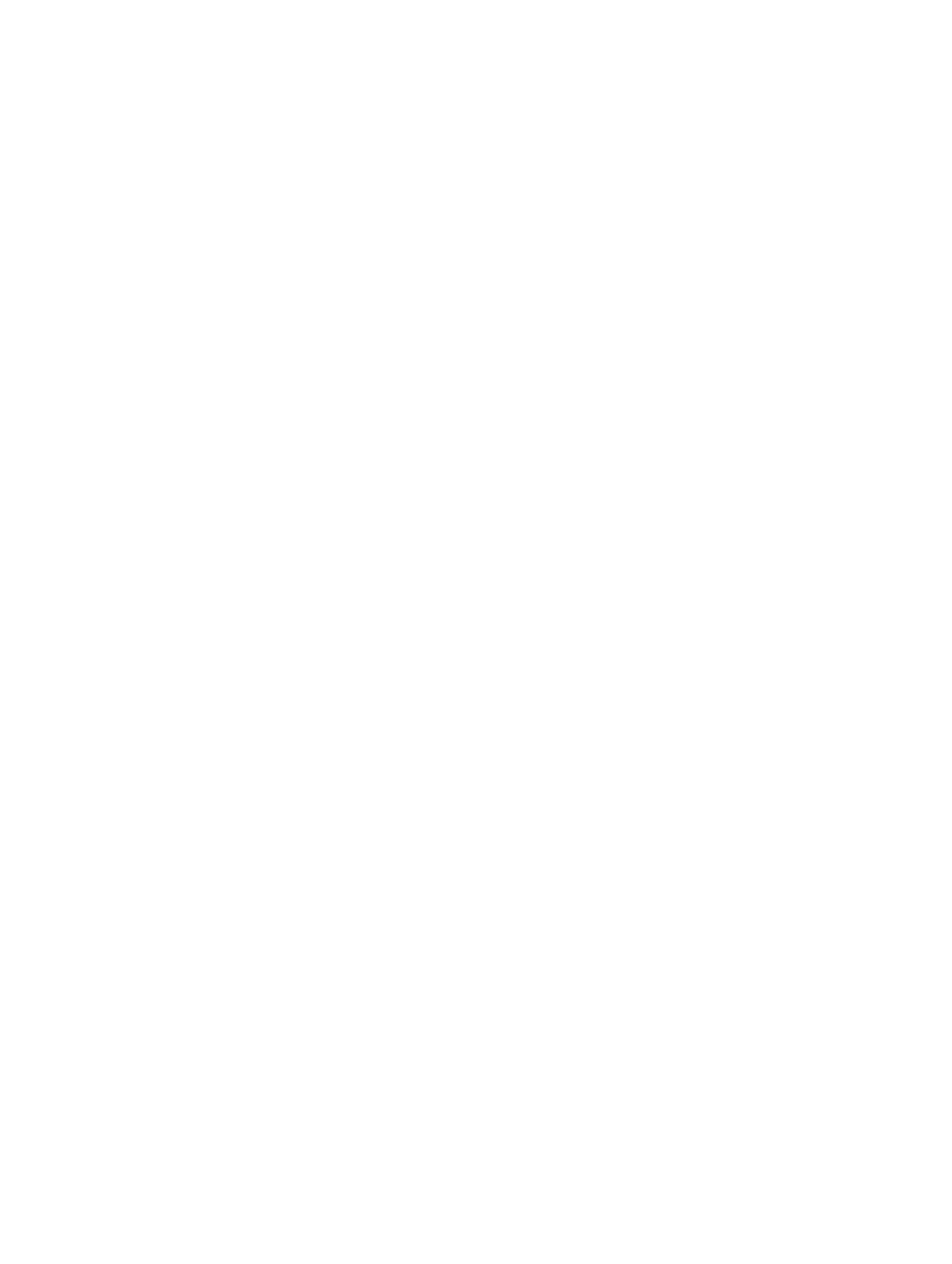**Wrexham Power Limited Planning Inspectorate reference: EN010055**

**The Wrexham Gas Fired Generating Station Order**

**Examination deadline 9**

**Applicant's response to representations made at Deadline 8**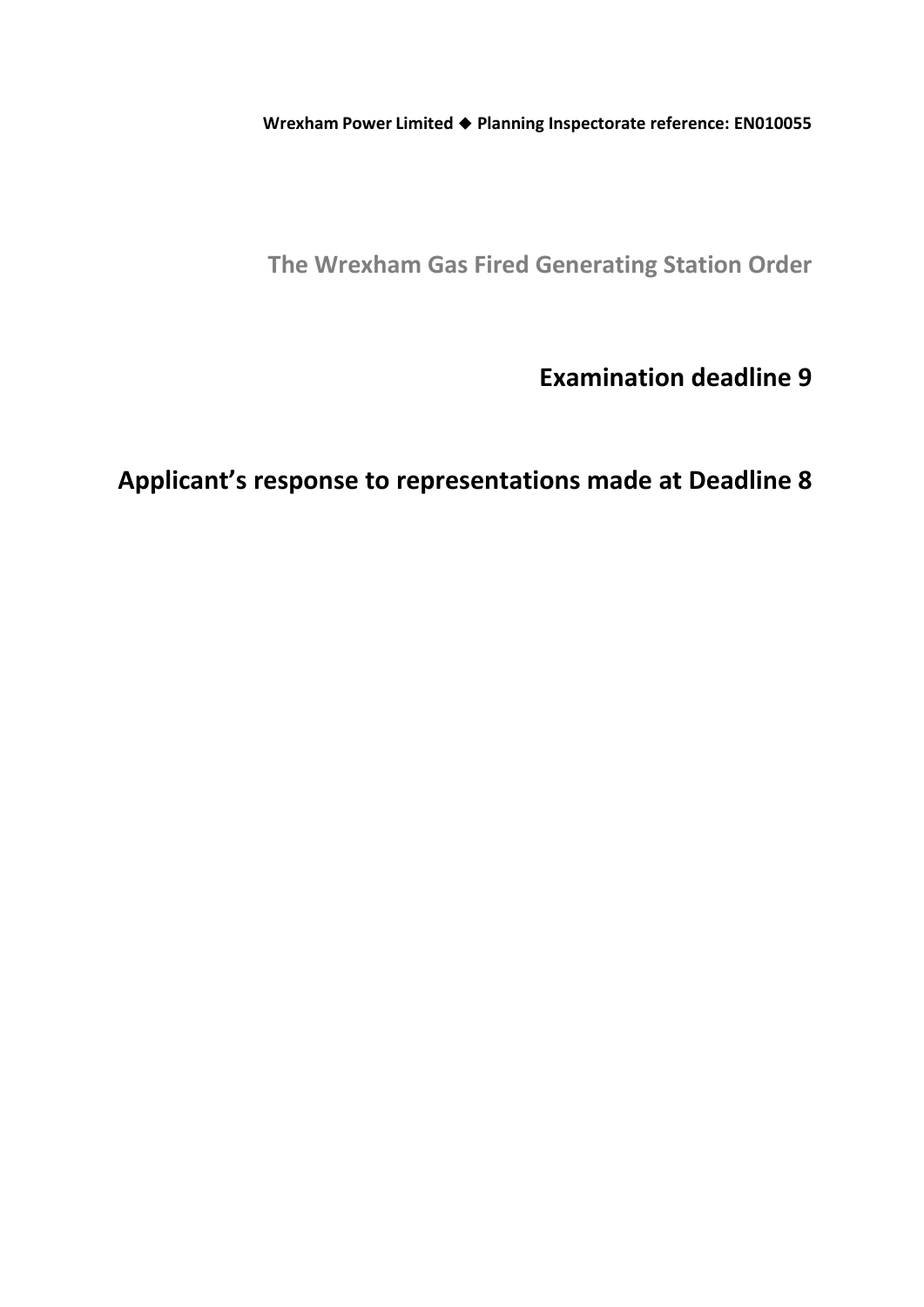Compiled for Wrexham Power Limited by:

Savills Wessex House Wimborne Dorset BH21 1PB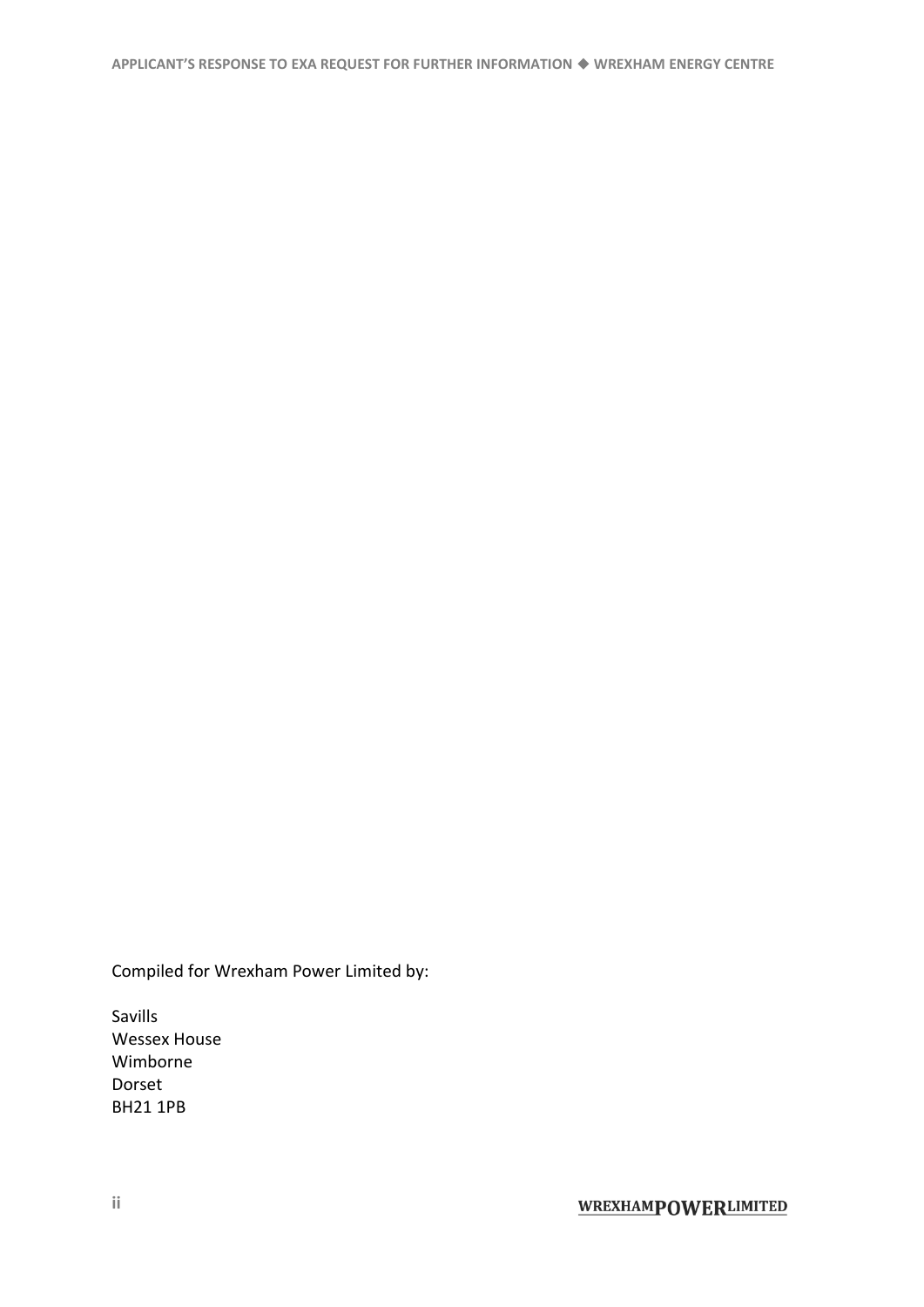## Contents

| The Applicant's Comments on Wales and West Utilities' Response to R17Q No.1 4   |  |
|---------------------------------------------------------------------------------|--|
| The Applicant's Comments on Earthworm Energy's Response to R17Q No.1 and No.2 4 |  |
|                                                                                 |  |
|                                                                                 |  |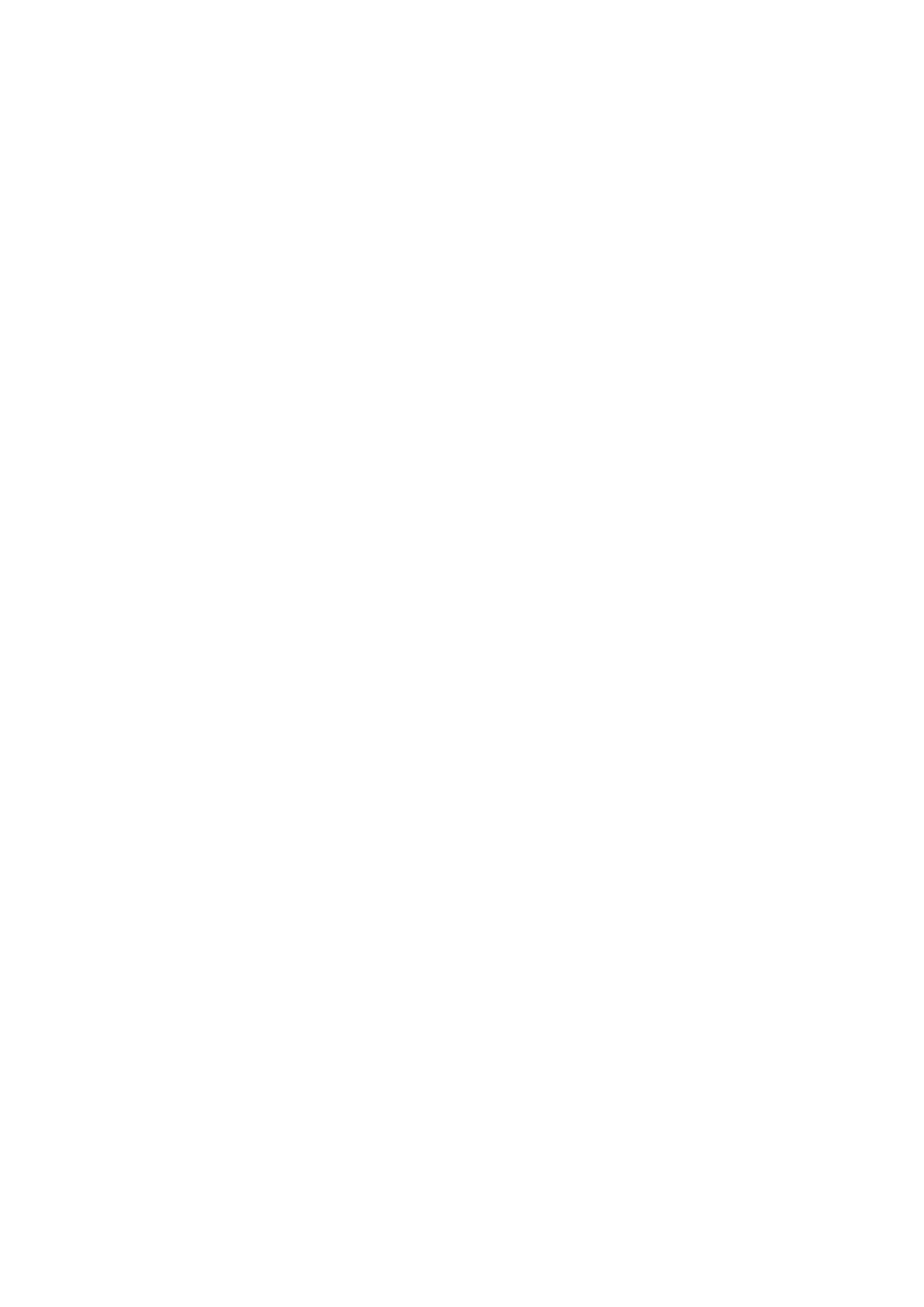### 1. Introduction

#### <span id="page-6-1"></span><span id="page-6-0"></span>**OVERVIEW OF THE SCHEME AND THE DCO APPLICATION**

- 1.1. Wrexham Power Limited (WPL or *'the Applicant'*) has applied to the Secretary of State for a Development Consent Order (DCO) under the Planning Act 2008 (PA 2008). The application for the proposed Wrexham Gas Fired Generating Station Order (*'the Order'*) is for powers to construct, operate and maintain the Power Station Complex Site on land at Bryn Lane on Wrexham Industrial Estate (WIE) in the County and Borough of Wrexham. The Order would also authorise the Applicant to compulsorily acquire land rights to construct, operate and maintain the Gas Connection.
- 1.2. Unless defined in this document, the terms used in this document have the same meaning as in the *Glossary* submitted with the Application (Examination Library Reference APP-156).
- 1.3. WPL is a joint venture company established by St. Modwen Properties V Sarl and Glenfinnan Properties. Both companies have an extensive background in the development and economic regeneration of sites throughout the UK, including experience in the energy sector.
- 1.4. The Power Station Complex Site constitutes a Nationally Significant Infrastructure Project (NSIP) by virtue of section 14(1)(a) and section 15 of the PA 2008, which includes within the definition of an NSIP any onshore generating station in England or Wales of more than 50 megawatts capacity. Under section 31 of the PA 2008 a DCO is required for development to the extent that the development is, or forms part of, an NSIP. Under section 37 of the PA 2008, this can only be granted if an application is made for it to the relevant Secretary of State  $-$  in this case, the Secretary of State for Business, Energy and Industrial Strategy.
- 1.5. The Gas Connection element of the Scheme has been consented separately under the Town and County Planning Act 1990 by means of a planning application granted by the local planning authority, Wrexham County Borough Council (WCBC or *'the Council'*), on 5 September 2016. However, powers of compulsory acquisition over the land required for the Gas Connection are being sought as part of the Application. The Environmental Statement (ES) that accompanies the Application has assessed both the Power Station Complex Site and the Gas Connection together pursuant to the Infrastructure Planning (Environmental Impact Assessment) Regulations 2009 and the Town and Country Planning (Environmental Impact Assessment) (England and Wales) Regulations 1999. In addition, the ES has cumulatively assessed other proposed developments including the Electrical Connection required for the WEC, as agreed with WCBC.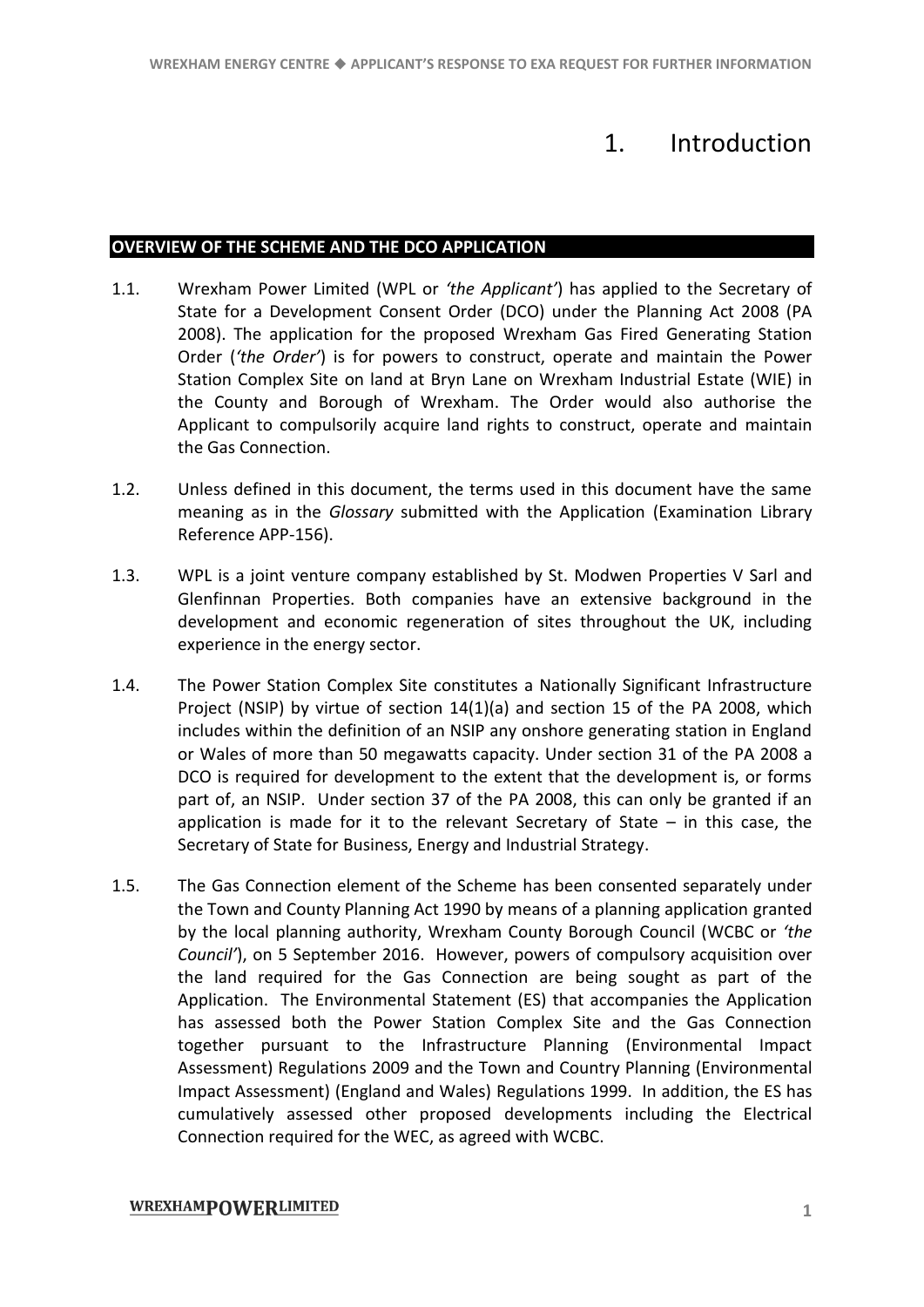#### 1.6. The Scheme comprises:

- a combined cycle gas turbine (CCGT) power station (the *'Power Station Complex'*) (work numbered 1 in Schedule 1 to the Order) which would be fuelled by natural gas and would have a gross rated electrical output of up to 299 megawatts (MWe);
- temporary and permanent Laydown Areas (works numbered 2A and 2B respectively in Schedule 1 to the Order);
- surface water drainage works (work numbered 3 in Schedule 1 to the Order);
- the landscape and ecological mitigation works (work numbered 4 in Schedule 1 to the Order); and
- the alteration and use of the Kingmoor Park Access Road from Bryn Lane (work numbered 5 in Schedule 1 to the Order)

(together identified as the *'Power Station Complex Site'*); and

- the Gas Pipeline and an Above Ground Installation (AGI) (the *'Gas Connection'*).
- 1.7. The Power Station Complex will occupy a site known as Kingmoor Park South, on the north-eastern side of the WIE, adjacent to Bryn Lane and to the north of a large logistics warehouse and distribution centre operated by XPO Logistics. The Gas Connection Route is approximately 3.5km in length and would largely cross agricultural land, connecting to the AGI Site adjacent to the existing Maelor Gas Works to the south of the WIF
- 1.8. The Electrical Connection is not part of the Application, but will be required for the export of electricity.
- 1.9. An updated *Grid Connection Statement* submitted by WPL in June 2016 (Examination Library Reference OD-006) confirms that the distribution network operator, SPEN, has made a connection offer to the Applicant to export electricity into SPEN's 132kV network via underground cables from the Power Station Complex Site to the Legacy substation south-west of Wrexham. No new overhead lines are required for the export of electricity from the Scheme.
- 1.10. The detailed specification of the 132-kV underground connection will be determined at a later date by SPEN in its capacity as the statutory undertaker for electrical infrastructure in the area. Any works associated with the underground connection will be consented through the appropriate lawful consenting regime and will be the responsibility of SPEN.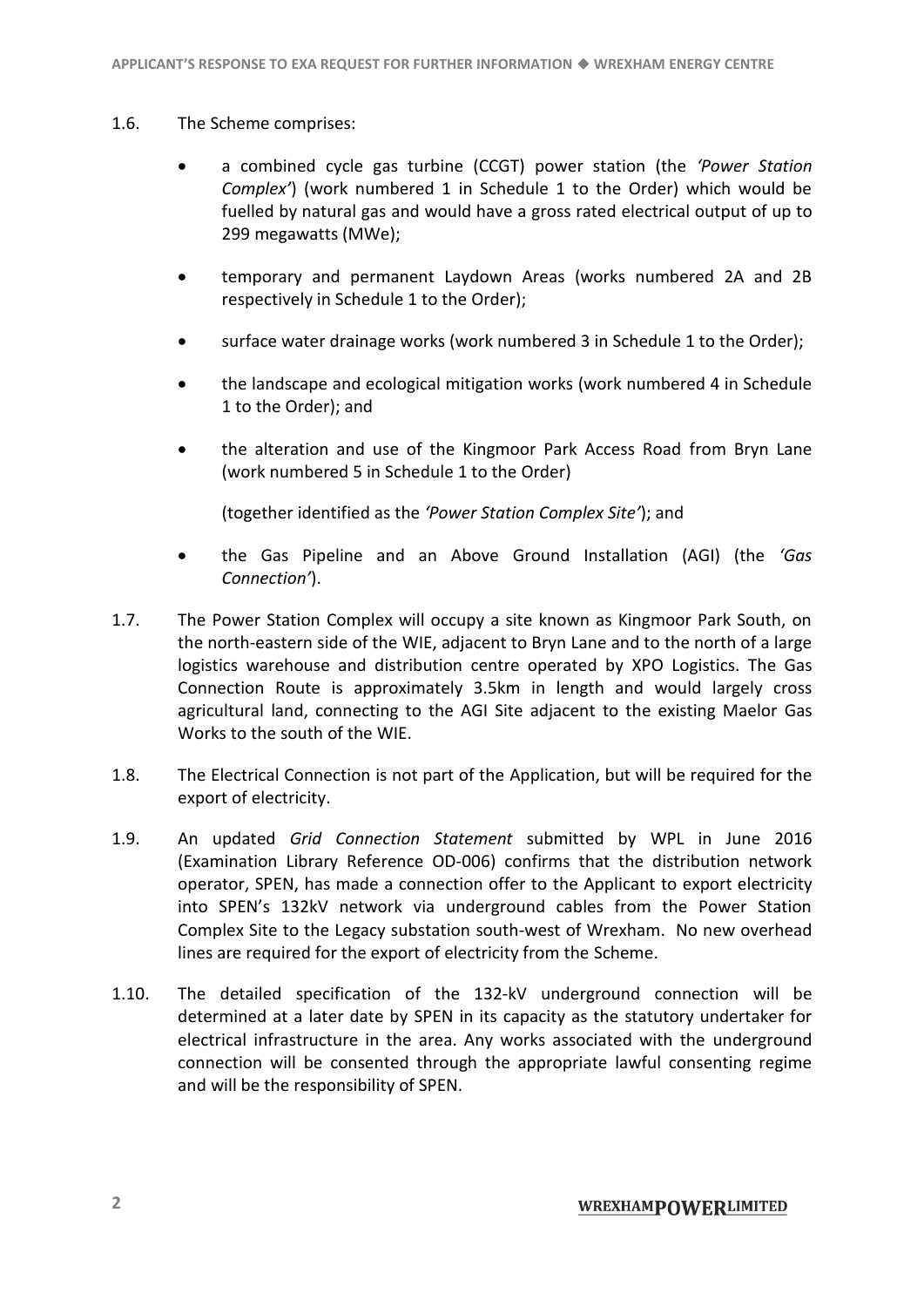#### <span id="page-8-0"></span>**PURPOSE OF THIS STATEMENT**

1.11. This statement provides the Applicant's response to representations made to the ExA for Deadline 8 of the examination. Responses are made in the order set out by the Examining Authority (ExA) in the Examination Library on its project website  $1$ . Where possible, the Applicant's comments cross-refer to earlier submissions in order to avoid repetition.

-

<sup>1</sup> https://infrastructure.planninginspectorate.gov.uk/wp-content/ipc/uploads/projects/EN010055/EN010055- 000937-Examination%20Library.pdf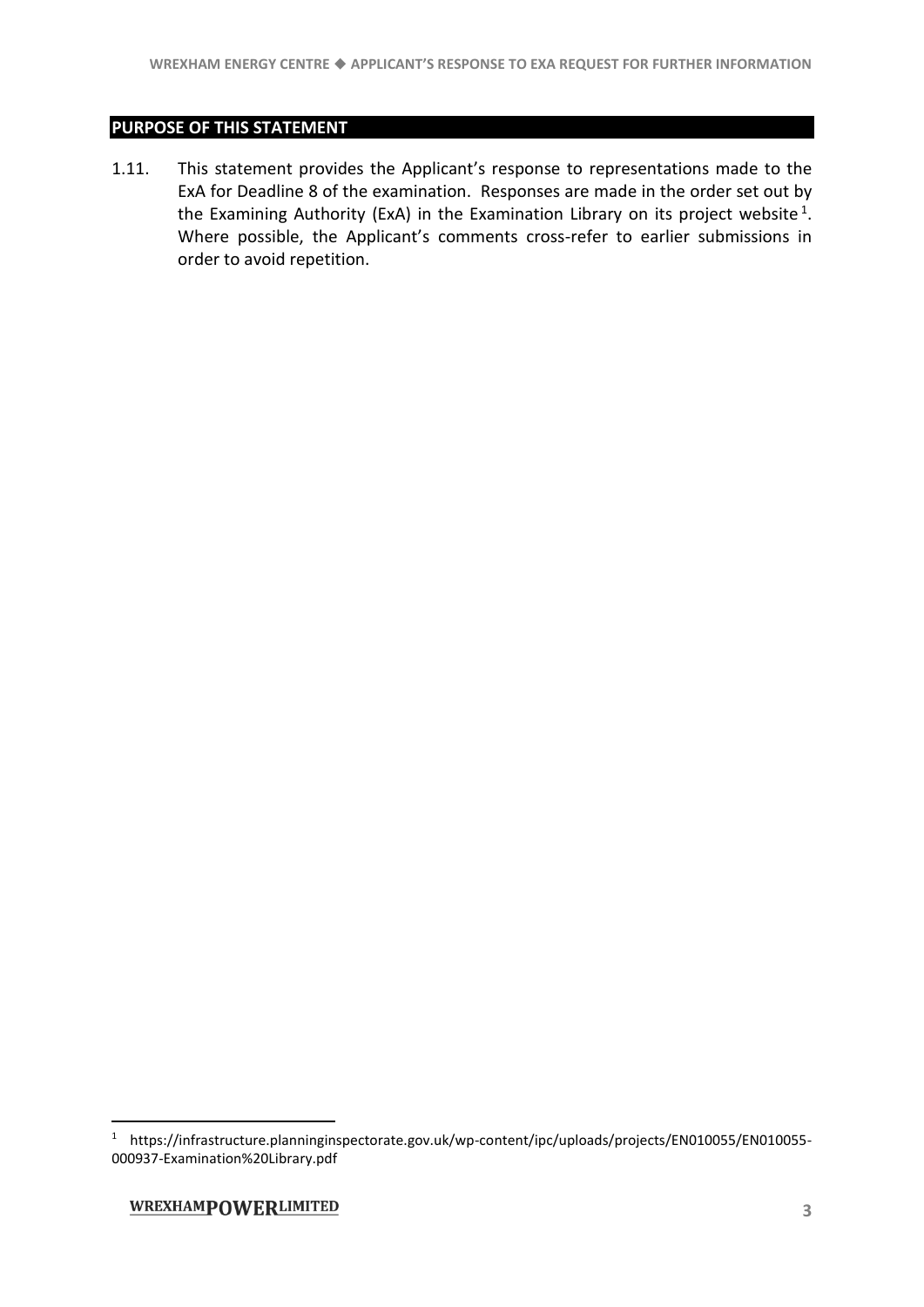## <span id="page-9-0"></span>2. Applicant's responses to Deadline 8 representations

#### <span id="page-9-1"></span>**THE APPLICANT'S COMMENTS ON WALES AND WEST UTILITIES' RESPONSE TO R17Q NO.1**

Wales and West Utilities Response to R17QNO.1 submitted at Deadline 8 [REP8-003]

- 2.1. The Applicant notes that WWU has confirmed that it will not object to the compulsory acquisition or temporary possession on the basis that, and subject to, WWU and the Applicant agreeing both a commercial lease agreement and protective provisions.
- 2.2. The Applicant therefore maintains its position that the land and new rights included in the draft Order can be acquired without serious detriment to WWU's undertaking and the tests set out in sections 127(3)(a), 127(6)(a) and 138(4) of the Planning Act 2008 have been satisfied.
- 2.3. The Applicant notes that WWU requires a 4m clearance zone outside of the proposed line of the secure perimeter fence required for operation of the surveillance equipment. The Applicant has therefore amended the definition of "specified work" in the draft Order submitted for Deadline 9 to refer to any works within 4m of any security infrastructure belonging to or maintained by WWU.
- 2.4. The Applicant is in discussions with WWU's solicitors but it has not been possible to agree the form of the protective provisions for Deadline 9. The Applicant will update the Secretary of State as soon as the protective provisions have been agreed.

#### <span id="page-9-2"></span>**THE APPLICANT'S COMMENTS ON EARTHWORM ENERGY'S RESPONSE TO R17Q NO.1 AND NO.2**

- 2.5. The Applicant notes that Earthworm Energy has not provided a response to questions 2 or 3 of the Examining Authority's Rule 17 Letter dated 9 January 2016.
- 2.6. The Applicant therefore submits that there is no evidence before the Examination relating to the impact of the compulsory acquisition powers for the Gas Connection on the solar farm and no evidence to suggest that any losses incurred during construction of the Gas Connection cannot be adequately compensated.
- 2.7. Any assumptions that the compulsory acquisition powers will result in the solar farm being unviable are therefore without evidential basis. Indeed, Earthworm Energy confirmed in its Deadline 7 submission [REP7-001] that it had commenced construction work and therefore demonstrated that any financing risk as a result of the Gas Connection seeking compulsory acquisition powers has not materialised.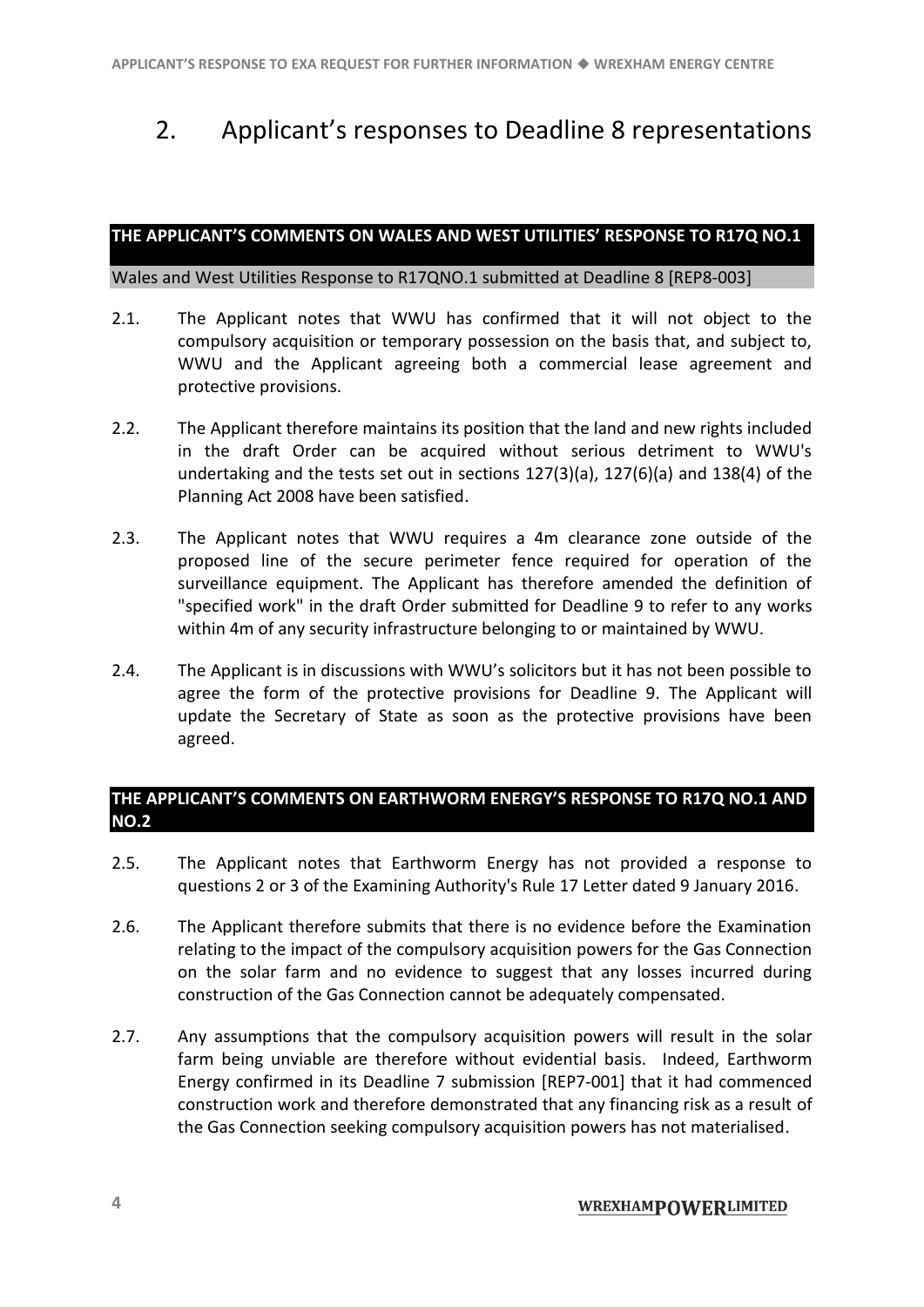- 2.8. The Applicant is currently negotiating the terms with Mr Owen for a voluntary agreement for a diversion of the Gas Connection; however, an agreement has not yet been entered into.
- 2.9. Accordingly, the need and justification of compulsory acquisition powers over plots GC12 (part), GC12A and GC12B, being the plots in which Earthworm Energy has an interest, remains.
- 2.10. For the reasons set out in a letter from the Applicant's solicitors dated 7 December 2016 [AS-006], compulsory acquisition powers over plots GC12 (part), GC12A and GC12B are necessary to enable the Scheme to proceed without hindrance. The land and rights over the Order land as shown on the Land Plans [Revision 5 to be submitted for Deadline 9] to be acquired are reasonable, necessary and proportionate. As previously stated in the Applicant's Response to Rule 17 letter dated 12 December 2016 [REP7-009] the amount of electricity generation from the Wrexham Energy Centre means it qualifies as a NSIP, unlike the solar farm, which means the Secretary of State must determine the Applicant's DCO Application in accordance with National Policy Statements EN-1 and EN-2 (section 104(3) of the Planning Act 2008). EN-1 and EN-2 recognise the need for fossil fuel generation (see paragraph 3.3.11 of EN-1 for example), whilst National Policy Statements EN-1 and EN-3 (for renewable energy) do not cover, or apply to, solar generation (see paragraph 1.8.1 of EN-3). Therefore, the Examining Authority and the Secretary of State must weigh the benefits of the Wrexham Energy Centre NSIP in delivering the policies set out in EN-1 and EN-3 unhindered against the solar farm development (and the fact that the two can co-exist). There is therefore a compelling case in the public interest for the land and rights over land to be acquired compulsorily so that the Scheme can be delivered.
- 2.11. In the event that a voluntary agreement with Mr Owen is entered into for the diversion of the Gas Connection Route, compulsory acquisition powers are still required over the land in which Earthworm Energy has an interest. This is to ensure the Scheme can be delivered in the event that planning permission is not granted for the proposed Gas Connection Route diversion, or if Mr Owen fails to comply with the terms of the voluntary agreement for the diversion. In such circumstances the Applicant would not be able to construct the Gas Connection under the voluntary agreement and the Applicant would need to exercise its compulsory acquisition powers.

#### <span id="page-10-0"></span>**THE APPLICANT'S ADDITIONAL RESPONSE TO R17Q NO.4**

The Applicant and Earthworm Energy are requested to engage together in the revision of the proposed protective provisions and particularly to address the following:

i. the effects of the removal of solar farm apparatus on the operability and productivity of the remaining solar farm and how these may reasonably be mitigated;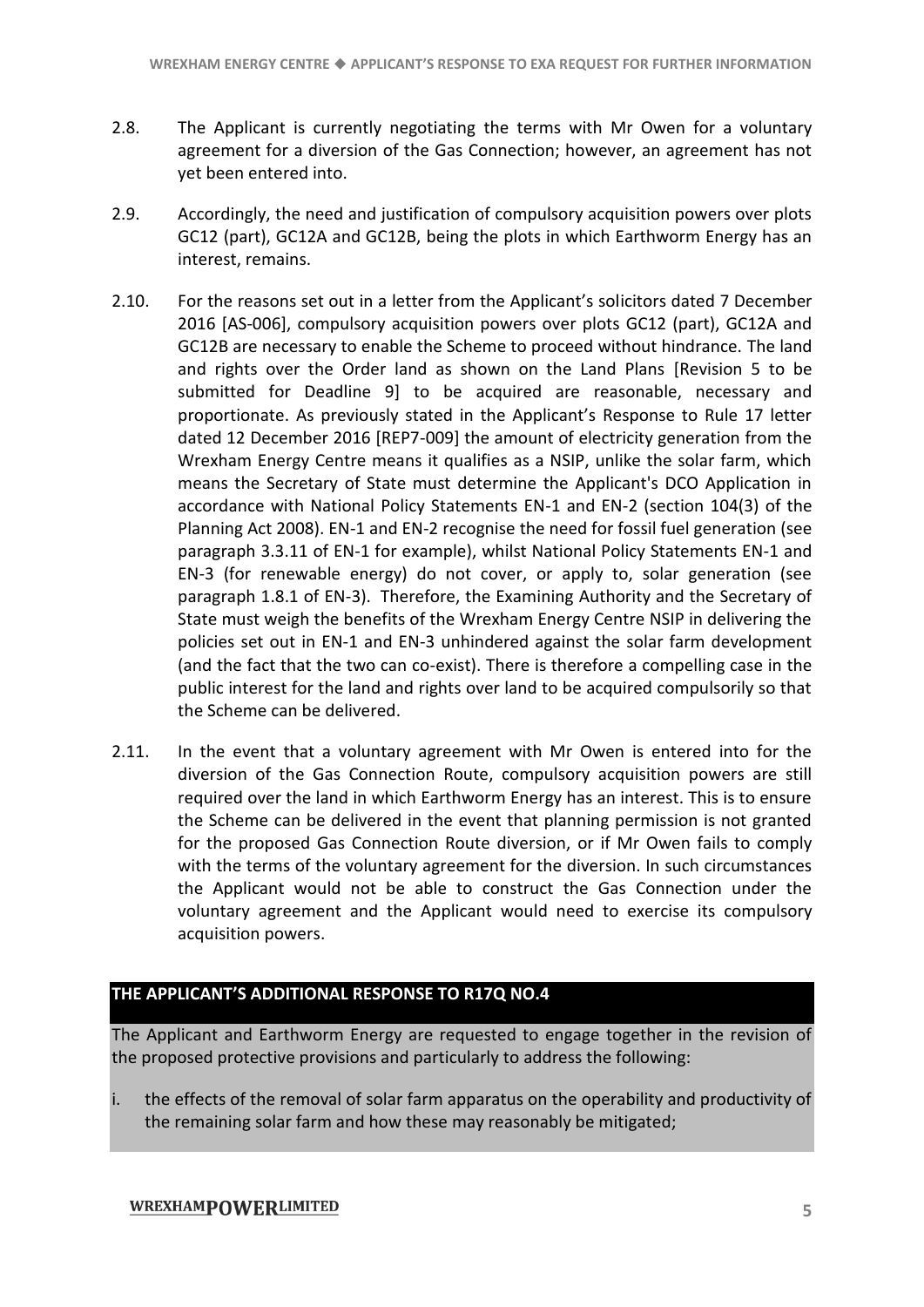- ii. the reasonable duration of any notice periods to enter land and to remove and or reinstate operational solar farm apparatus;
- iii. the need to address conditions in the solar farm consent in relation to the removal, reinstatement and/or re-siting of apparatus and to provide a clearly operable process for removal and reinstatement (with reference to the views of WCBC on the extant planning permission); and
- iv. whether there are any circumstances in which the Wrexham Energy Centre undertaker could reasonably undertake removal and reinstatement works itself?
- v. More generally, the Applicant and Earthworm Energy are requested to consider the application of the proposed protective provisions [AS-006] in circumstances where there could be transfer of undertaking of the solar farm and / or a variation of conditions or replacement of the planning permission under which the solar farm is to be constructed or operated. The current drafting is not fully resolved on these possible circumstances, for example, because the definitions of "planning permission" and of "the Solar Operator" are both linked to a specific planning permission granted by WCBC, as it stood on a particular day.
- 2.12. The Applicant has been trying to liaise with Earthworm Energy in respect of the form of protective provisions to be included in the draft Order including sending Earthworm Energy a copy of the amended protected provisions which are to be submitted at Deadline 9. Unfortunately, the Applicant has not received any response from Earthworm Energy other than confirmation that the latest draft of the protective provisions will be sent to their lawyers.
- 2.13. As referred to in its Deadline 8 submission [REP8-006], the Applicant has made a number of amendments to the protective provisions included in the draft Order submitted for Deadline 9 to address some of the concerns raised by Earthworm Energy in its Deadline 7 submission [REP7-001], for example the notice periods have been extended from 28 days to 56 days which is the same that has been agreed for National Grid's critical national infrastructure and demonstrates that the Applicant is being reasonable.
- 2.14. In the absence of any evidence being submitted by Earthworm Energy to the contrary, the Applicant maintains its position that the Gas Connection and the solar farm can coexist. The Applicant considers that the draft protective provisions included in the draft Order submitted for Deadline 9 are sufficient to protect the Solar Operator's apparatus.